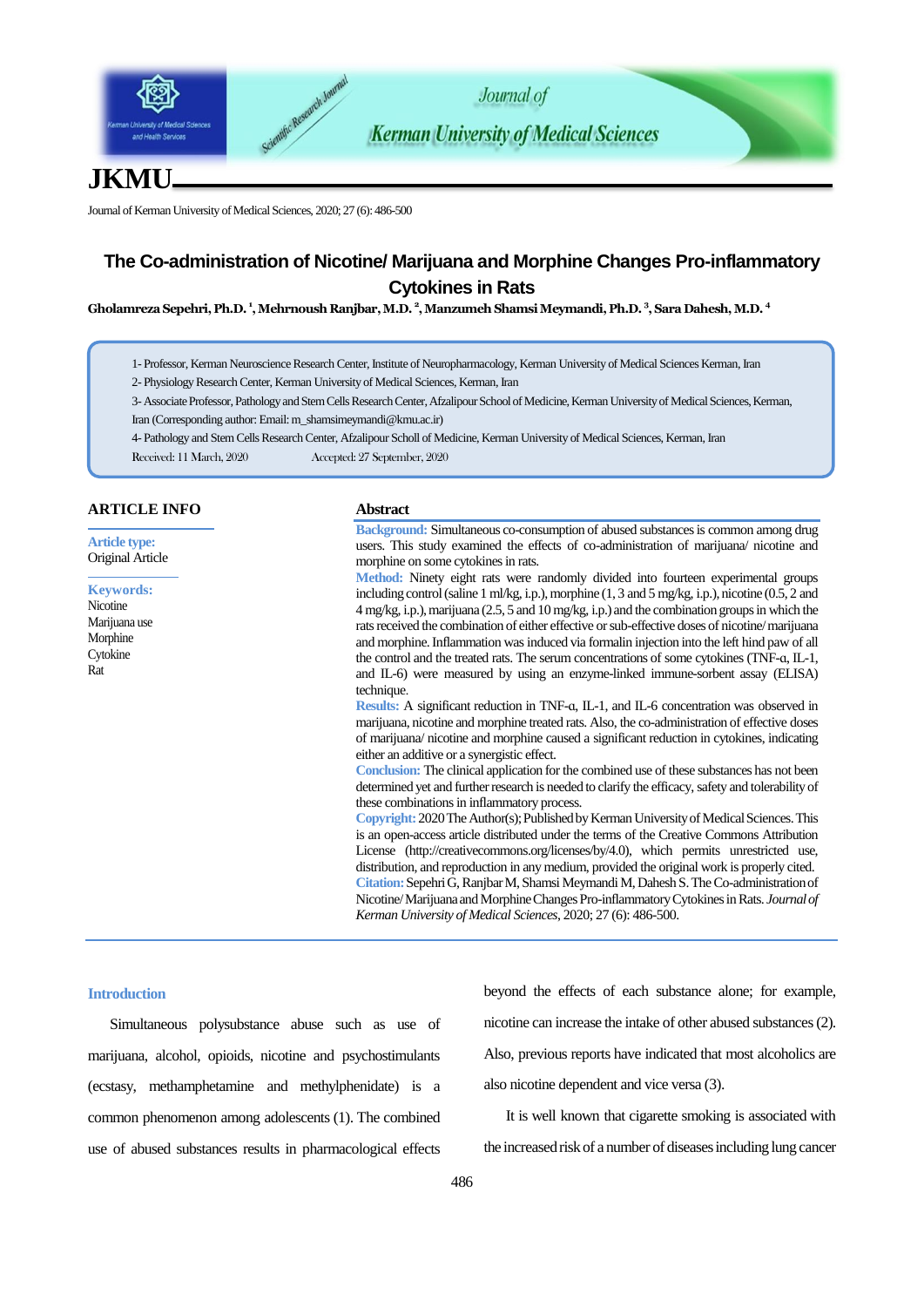and respiratory infections caused by the production of reactive oxygen species (ROS). Paradoxically, recent studies have suggested the anti-inflammatory effects of nicotine, the main constituent of cigarette [\(4\)](#page-11-3). Nicotine as an agonist of acetylcholine receptor ( $\alpha$ 7-nAChR) subunit decreases proinflammatory mediators (4, 5). Direct activation of nicotinic acetylcholine receptors on immune cells can modulate the release of inflammatory cytokines in some inflammatory diseases. So, due to their anti-inflammatory effects, selective agonists for nicotinic receptors may be suggested as a pharmacological therapy in some inflammatory diseases such as ulcerative colitis and obesity (4-6). Kalayciyan *et al*. (2007) have reported that nicotine significantly decreases the release of inflammatory cytokines including interleukins (IL- 8 and IL-6) by human keratinocytes and dermal microvascular endothelial cells (HMEC-1) in patients with Behçet's disease [\(7\)](#page-11-4). Nizri *et al.* (2009) have reported the activation of the cholinergic antiinflammatory system by nicotine reduced T cell proliferation, as well as the production of tumor necrosis factor-α (TNF-α) and Th17 cytokines (IL-17, IL-17F, IL-21, and IL-22) which resulted in suppression of neuro-inflammation [\(8\)](#page-11-5).

Contrary to previous reports, Ebrahimpour *et al*. (2019) have reported that nicotine stimulates the growth factors including fibroblast, platelet-derived, and vascular endothelial growth factors and downregulates anti-inflammatory microRNAs in lung cells which accelerate the disease process in idiopathic pulmonary fibrosis [\(9\)](#page-11-6).

Marijuana refers to dried leaves, flowers, stems, and seeds of the *Cannabis sativa* and contains the psychotropic tetrahydrocannabinol (THC) and non- psychoactive substances such as cannabidiol (CBD), and cannabinol (CBN). In a preliminary study on limited sample in Iran, the prevalence of cannabinoid use was 0.6% [\(10\)](#page-11-7). There is a growing increase in the prevalence of marijuana use in the United States among youths [\(11\)](#page-11-8) and in Iran, too, after cigarette and alcohol, marijuana is the drug commonly used among adolescents [\(12\)](#page-11-9). Short- term memory impairment, anxiety, paranoid thoughts, impairment in driving activities and increased heart rate are among the main adverse effects of marijuana or THC consumption (13, 14). However, the beneficial features of THC include its anti-inflammatory effects resulted from the reduction of cytokine release that causes enhancing of wound healing process, and anti-proliferative, anti-metastatic and apoptotic effects (15, 16). In SU *et al.* study (2012), activation of cannabinoid CB2 receptors significantly reduced the levels of IL-1β, IL-6 and tumor necrosis factor-α (TNF-α) in inflamed skin tissues [\(17\)](#page-12-0). Nagarkatti *et al.* (2009) have reported the potential use of cannabinoids as a new class of antiinflammatory agents [\(18\)](#page-12-1). The anti-inflammatory property of marijuana (Cannabis sativa) is mainly mediated through its Cannabidiol (CBD) content as the non-psychoactive component of marijuana [\(19\)](#page-12-2).

Opioid drugs are mainly used as potent analgesics for the treatment of constant and severe pain; however, opioid drugs are not currently used in the treatment of inflammatory diseases because their anti-inflammatory effects have not been completely recognized yet. The pharmacological effects of opioids are mediated by three major types of opioid receptors including  $\mu$  (mu), k (kappa) and  $\delta$  (delta) opioid receptors. The µ receptors are mainly involved in supraspinal and spinal analgesia, k receptors may be involved in opioid antiinflammatory responses and δ receptors modulate hormone and neurotransmitter release [\(20,](#page-12-3) [21\)](#page-12-4). Previous studies have showed that morphine, the prototypic opioid agonist, causes the anti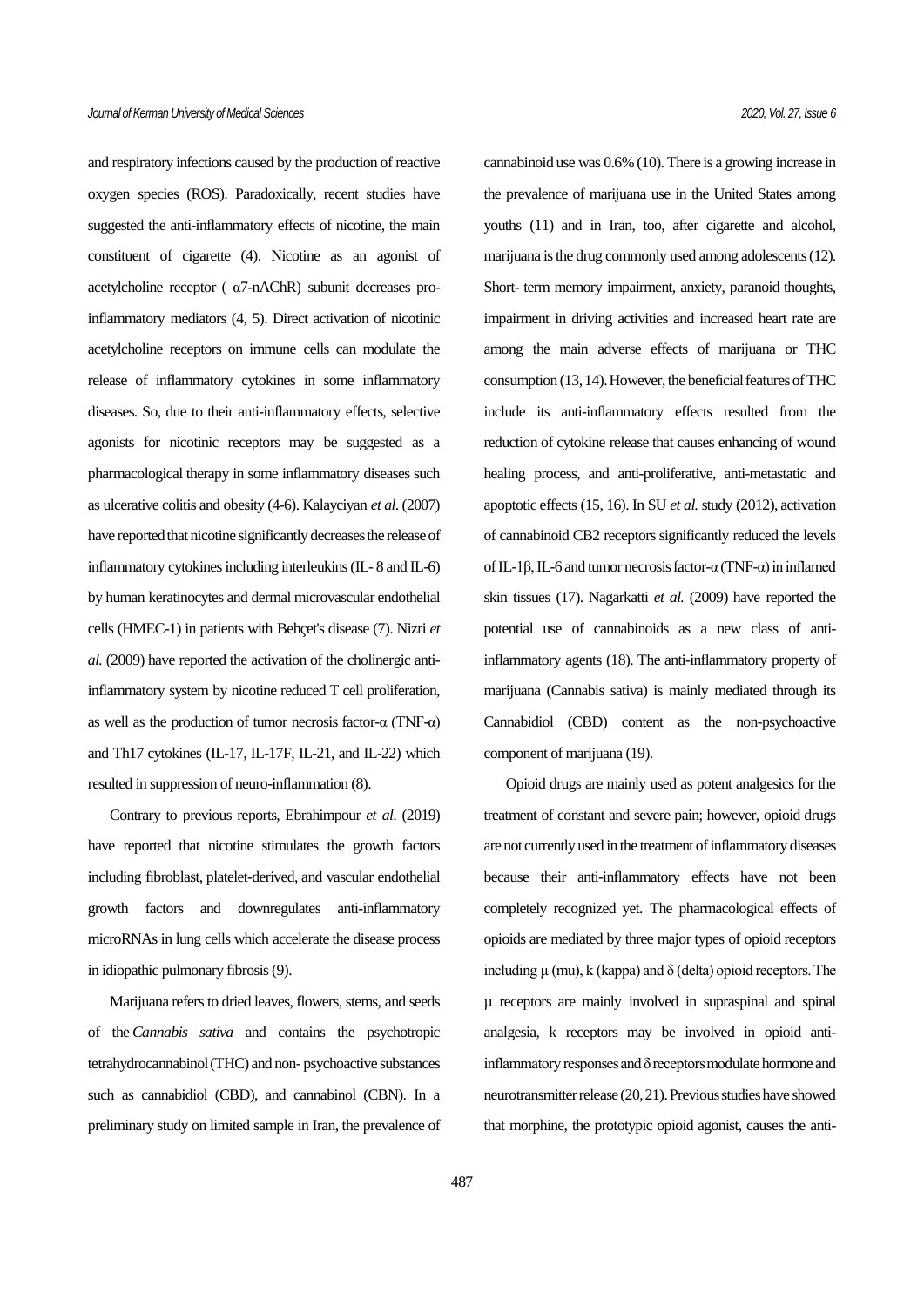inflammatory effects by activation of peripherally selective kopioid agonists [\(22\)](#page-12-5). Walker *et al.* (2003) demonstrated that kopioids may act directly on inhibit cytokine release from immune cells [\(23\)](#page-12-6). However, opioid use is consistently associated with an increased morbidity and mortality rate due to infections in both animals and heroin addicts [\(23,](#page-12-6) [24\)](#page-12-7). In addition to their several well-known adverse effects, the opioid immunosuppressive effects may have important clinical implications for the individuals who use opioids for long-term, either for pain treatment in cancer or as addicts. Previous animal and human studies demonstrated the inhibitory effects of opioids, including morphine effect on immune responses [\(23\)](#page-12-6). The opioid inhibitory effects on humoral and cellular immune responses are probably mediated through a decrease in antibody production, suppression of natural killer cell activity and suppression of cytokine production [\(24,](#page-12-7) [25\)](#page-12-8). Also, contrary to previous results, morphine increases neuro-inflammation in human astrocytes and microglia of autophagy deficient mouse [\(26\)](#page-12-9).

Although the anti-inflammatory effects of marijuana (Cannabis sativa) and especially Cannabidiol (CBD), as its main non-psychoactive component has been well documented, the inflammatory and anti-inflammatory properties of morphine and nicotine are controversial. Since the combined use of these substances is common among substance abusers and because, to the best of our knowledge, there was no reported document about the effects of combined administration of either nicotine or marijuana and morphine on inflammatory parameters, this study was conducted to evaluate the effects of nicotine, marijuana, morphine and their combination on some cytokines in rats.

### **Materials and Methods**

#### **Animals**

Ninety-eight adult male Wistar rats, weighing 200-250g, with the age of 8-10 weeks, were purchased from the animal house of Kerman School of Medicine (Kerman, Iran) and housed 4 per cage. The animal house condition was maintained in the constant temperature of  $23\pm2$  °C, humidity of 50-62% and 12 h light/dark cycle (lights on at 8.00AM). Animals had free access to food and tap water.

#### **Ethical Guidelines**

The protocol was conducted based on the approved ethical guidelines (NIH, publication no. 85-23, revised 1985; European Communities Directive 86/609/EEC) and approved by the Committee on the Ethics of Animal Experiments at Kerman University of Medical Sciences (Ethic code: IR.KMU.REC.1397.211).

## **Drugs**

Nicotine (Sigma, England) and morphine (Temad Pharmaceutical Co, Iran) were used in this study. Marijuana was provided by the Police Headquarters for Combating Narcotics in Kerman Province, Iran. All compounds were dissolved in normal saline and all injections were done via intraperitoneal route.

Diagnostic ELISA kits were purchased from ZellBio GmbH, Ulm, Germany. The applied kits were: Tumor Necrosis Factor alpha (TNF- $\alpha$ ), (cat.no. ZB-10764C-R9648, sensitivity: 46.88 pg/mL and detection range: 78.13~5000 pg/mL), Interleukin6 (IL-6), (cat.no. ZB-10135C -R9648, sensitivity: 7.50 pg/mL and detection range: 12.50~800 pg/mL), and Interleukin 1(IL-1) (cat.no. ZB-10107C -R9648,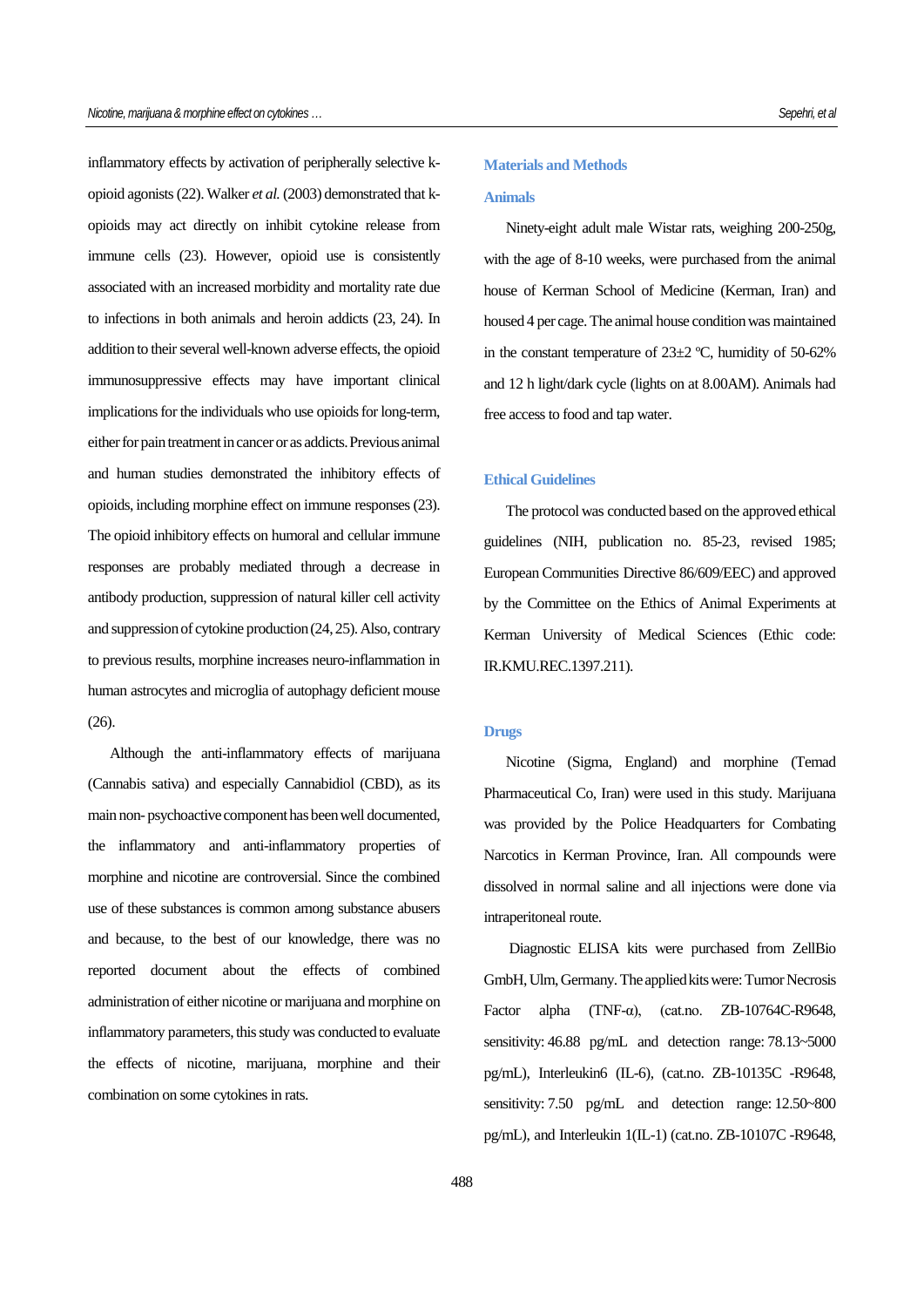sensitivity =  $46.88$  pg/mL and Detection Range:  $78.13 \div 5000$ pg/mL).

#### **Inflammation induction**

Formalin injection into the paw of laboratory animal is a well-known method for induction of inflammation [\(27\)](#page-12-10). Animals were acclimated to the laboratory conditions for 30 min. Then, 50 µl of 2.5% formaldehyde (Merck, Germany) solution was injected into the sub-plantar region of the left hind paw using a 30-gauge needle (U-100 insulin syringe, Yazd, Iran). The control group received normal saline. Then, the rats were placed immediately in the plexiglass chamber  $(25\times25\times40$ cm) with a 45<sup>°</sup> mirror located under it. The rats were observed for 60 minutes. Inflammation was confirmed according to the animal nociceptive behaviors as flinching, shaking, licking and biting of the injured paw and combinations of them. Pain behaviors were categorized from no pain (score:0) to maximum pain (score:3) by using Dubuisson and Dennis (1977) behavioral pain scores [\(27\)](#page-12-10). Every 15 min. maximum score was annotated. In the all animals, the maximum score as an index of inflammatory pain was achieved during one hour of observation.

#### **Experimental groups**

Inflammation was occurred in all animals and confirmed by the achieved maximum score. Rats received drugs or saline one hour after formalin induced inflammation and then they were randomly divided into the 14 experimental groups. Based on similar experimental studies, each group consisted of seven rats.

-Control group (group 1): rats received normal saline (1ml, i.p.).

-Morphine groups (group 2 to 4): rats received morphine (1, 3 and 5mg/kg, i.p.).

- Nicotine groups (group 5 to 7): rats received nicotine (0.5, 2 and 4 mg/kg, i.p.).

- Marijuana groups (group 8 to 10): rats received marijuana (2.5, 5 and 10 mg/kg, i.p.)

- Combination groups (group 11 to 14); rats received the combination of effective doses of nicotine + morphine (group 11) and marijuana + morphine (group 12) or sub-effective doses of nicotine + morphine (group 13) and marijuana + morphine (group 14).

## **Procedure**

All the experiments were done between 8 AM to 1 PM and in the room temperature of  $23\pm2$  °C. The selections of doses were based on similar previous studies (5, 18, 28) and multiple scale doses of morphine (1,3,5 mg/kg), nicotine (0.5,2,4 mg/kg) and marijuana (2.5,5,10 mg/kg) were used to determine effective and sub-effective doses.

Initially, the first ten groups were randomly selected and entered in the study to determine the effective dose of morphine, marijuana and nicotine for future four combinational groups (11 to 14). The selections of doses were based on literature review and multiple scale doses to determine effective and sub-effective doses(By definition, the effective dose is the dose that makes significant change compared to the control and sub-effective is the dose immediately before the effective dose.) One hour after formalin injection, the animals received drugs intraperitoneally and one hour after the drug injection, the rats received ketamine and xylazine and under mild anesthesia, they were decapitated and whole blood (trunk blood) was collected in a tube. Then, without delay, the blood of each rat was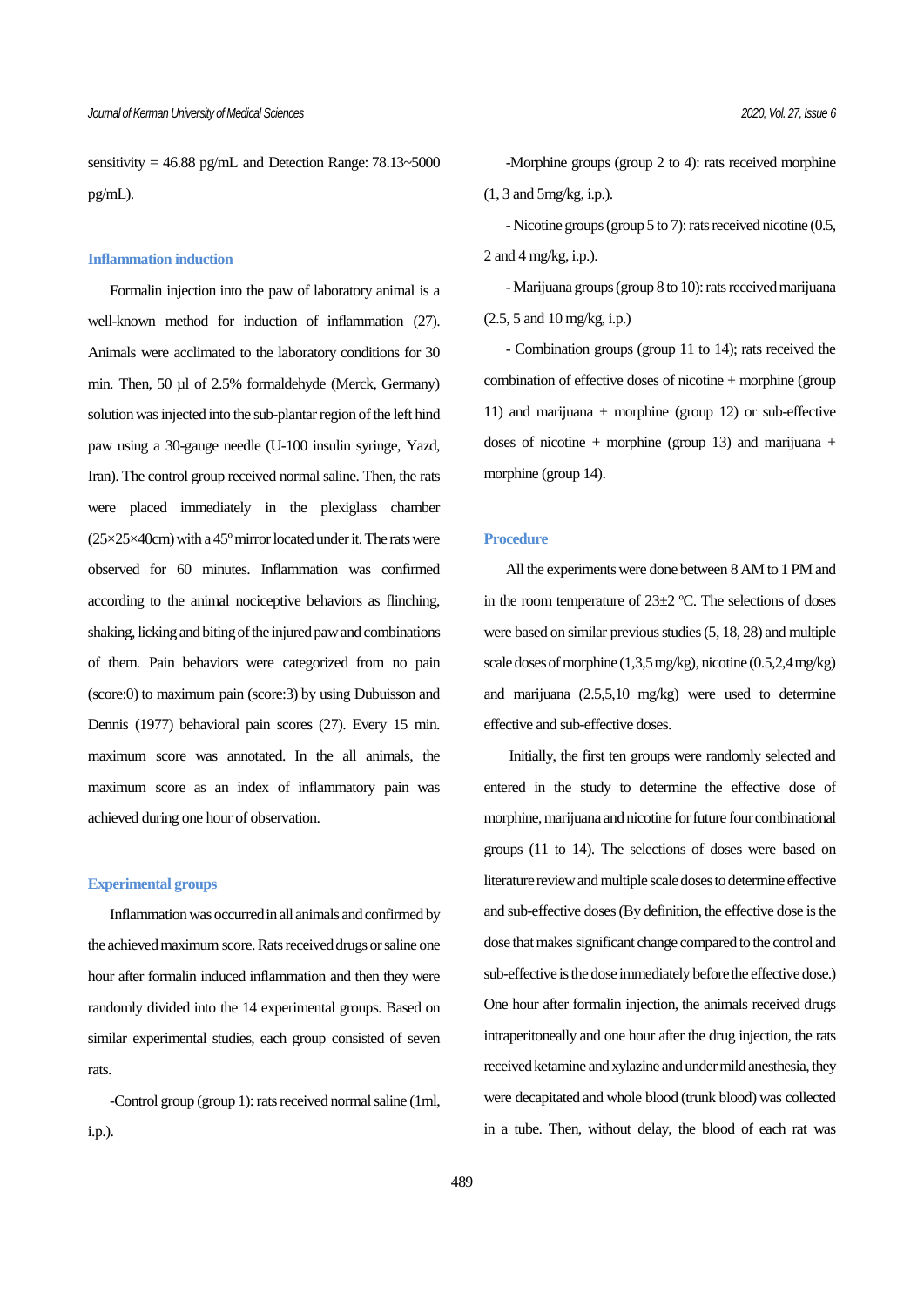centrifuged (Heraeus, Germany) at 4000 rpm for 15 min and the serum was collected in micro tube (coagulant tubes) and was frozen in the temperature of -70 ºC for the analysis of TNFα, IL-1, and IL-6.

The serum concentration of cytokines (TNF-α, IL-1, and IL-6) was measured by using an enzyme-linked immune sorbent assay (ELISA) technique. The samples were codified so the researcher who computed Elisa was not aware of the type of drug in samples. Also, data analyzer was blinded to the treatment group.

#### **Statistical analysis**

Data were analyzed using SPSS software version 21 (Chicago, Illinois,USA). Kolmogorov-Smirnov Test was used to test the group normality. Data were analyzed by one-way analysis of variance (ANOVA) followed by Post hoc Tukey's test for multiple comparisons. Data were expressed as the mean ± SEM of 7 rats in each group. A P-value smaller than 0.05 was considered significant.

#### **Results**

**The effects of morphine and nicotine and marijuana on inflammatory cytokines**

As it is seen in Fig 1A-B-C, morphine in dose of 5mg/kg significantly reduced all three parameters of IL-1 ( $p<0.05$ ), IL-6 (p<0.005) and TNF- $\alpha$  (p<0.05) compared to controls while dose of 3mg/kg caused a significant decrease of only IL-6 (p<0.05) concentration compared to the control group and dose of 1mg/kg reduced none of the three parameters.

Morphine reduced IL-6 concentration in a dose dependent manner since morphine 1mg/kg had no effect, but morphine 3 mg/kg and 5mg/kg decreased IL-6 significantly  $(p<0.05$  and p<0.005 respectively) compared to the control group (Fig 1B).

Fig 1A-B-C showed that the high dose of nicotine (4mg/kg) significantly reduced the concentration of IL-1 ( $p<0.05$ ), IL-6 ( $p<0.005$ ) and TNF- $\alpha$  inflammatory cytokine ( $p<0.05$ ).

Marijuana in the doses of 2.5 and 5mg/kg had no effect on IL-1 and TNF- $\alpha$  while in dose of 10 mg/kg significantly ( $p<0.05$ ) decreased the concentration of IL-1 and TNF- $\alpha$ compared to the control group (Fig 1A and Fig 1C). Marijuana (5 and 10mg/kg) significantly (p<0.05) reduced the concentration of IL-6 compared to the control group (Fig 1B).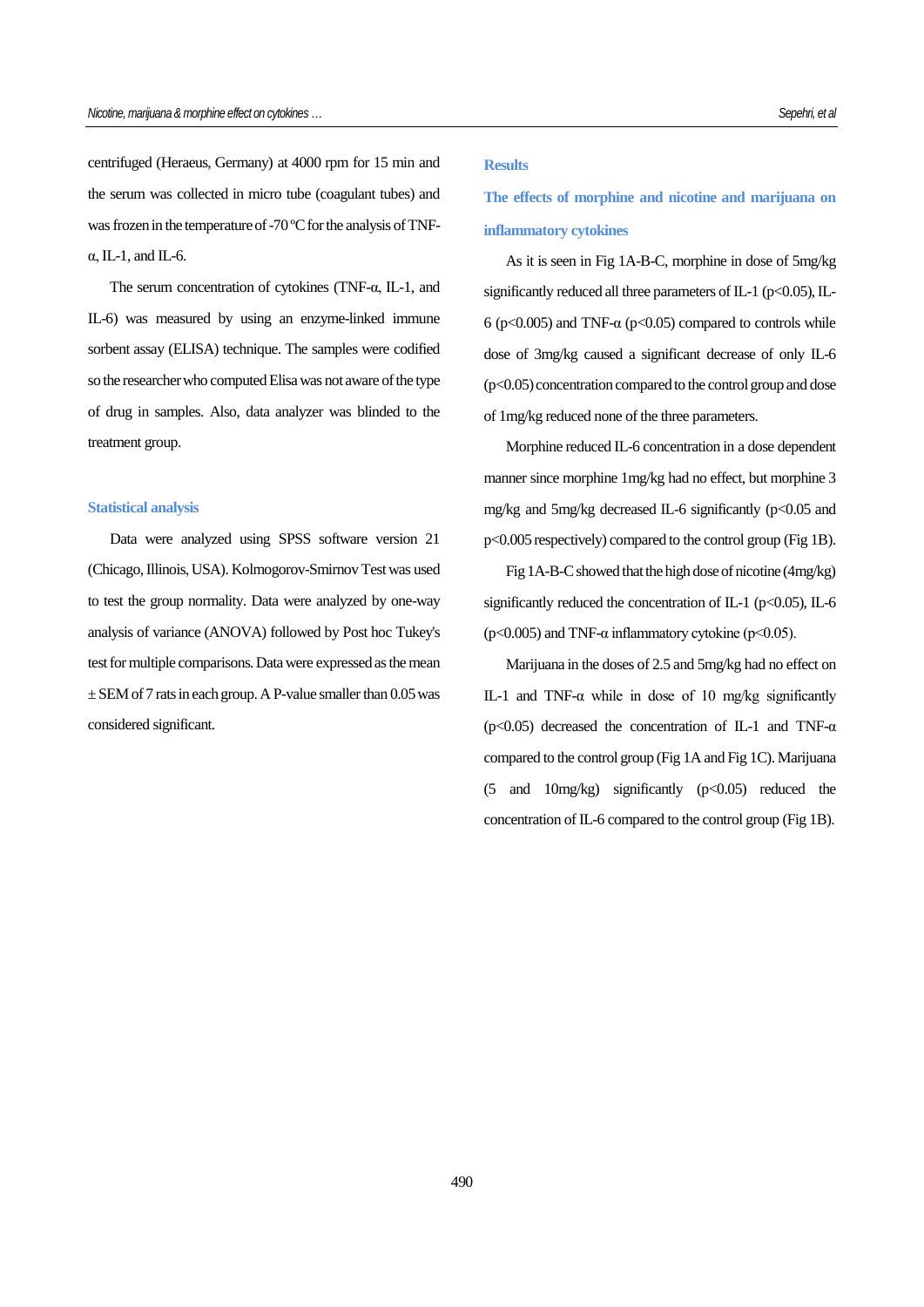

**Figure 1.** The effects of morphine (1, 3 and 5 mg/kg, i.p.), nicotine (0.5, 2 and 4 mg/kg, i.p.), and marijuana (2.5, 5 and 10 mg/kg, i.p.) on cytokine levels of rats. (A): IL-1 concentration, (B): IL-6 concentration and (C): TNF-α concentration. Data represent means ± SEM of 7 rats. \* p<0.05 compared to the control group, \*\* p<0.005 compared to the control group, Mor: morphine, Nic: nicotine, Mari: marijuana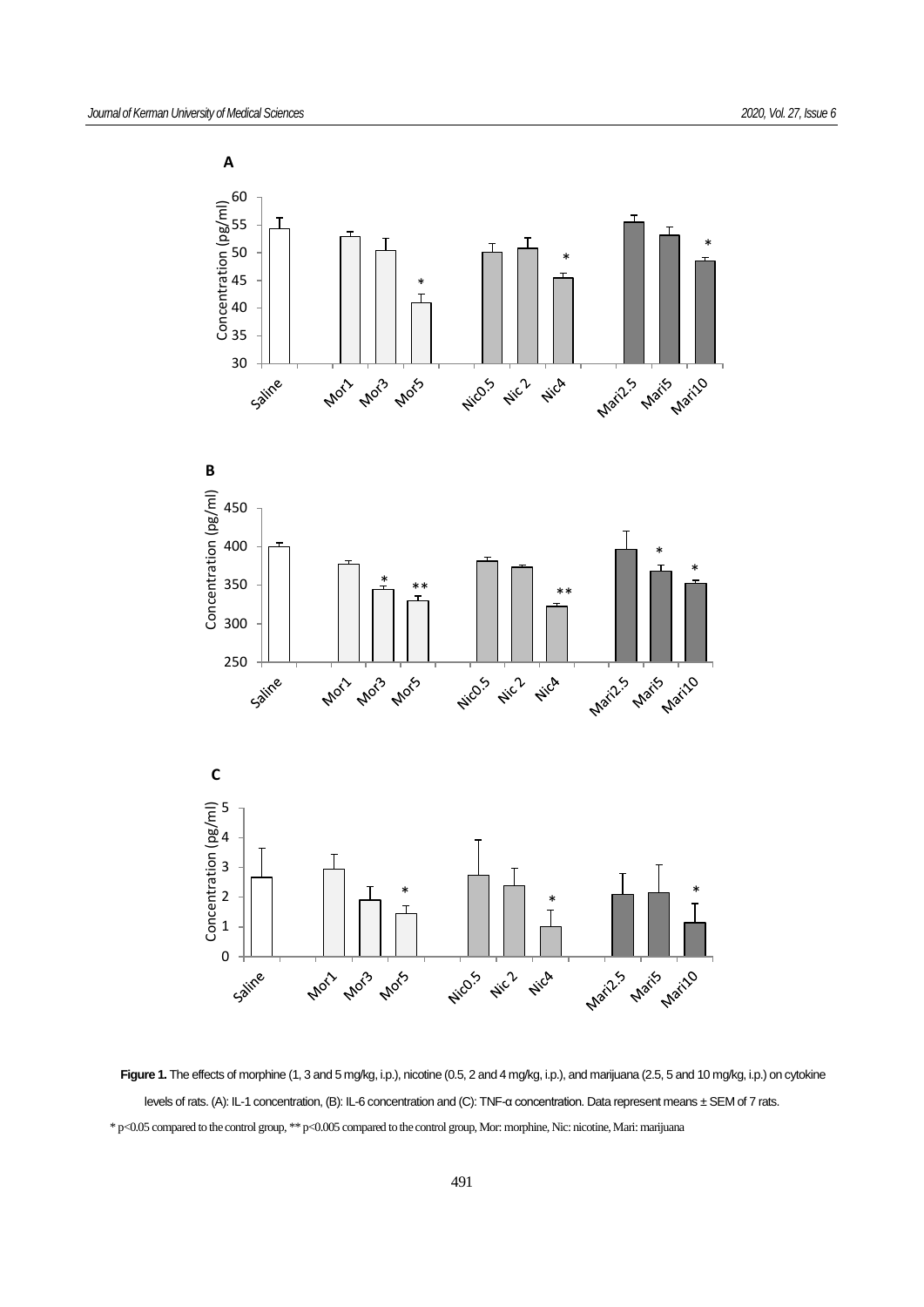**The effects of co-administration of effective doses of nicotine and marijuana with morphine on inflammatory cytokines**

The results showed that the co-administration of effective dose of nicotine (4mg/kg) and morphine (5mg/kg) caused a significant decrease in IL-1 concentration compared to control  $(P<0.005)$ , nicotine (p<0.05) and morphine alone (p<0.05) (Fig 2A).

Also, the combination therapy of nicotine (4mg/kg) and morphine (5mg/kg) significantly decreased IL-6 concentration, compared to control  $(P<0.005)$ , nicotine  $(p<0.05)$  and morphine alone  $(p<0.05)$  (Fig 2B). The combined administration of effective dose of morphine with nicotine caused significant changes in TNF-α concentration, compared to control (P<0.005), morphine ( $p<0.05$ ) and nicotine groups (p<0. 05) (Fig 2C). The co-administration of effective dose of marijuana (10mg/kg) with morphine (5mg/kg) revealed a significant decrease in IL-1 concentration compared to control  $(P<0.005)$ , morphine  $(p<0.05)$  and marijuana  $(p<0.05)$  alone (Fig 2 A). Also, the co-administration of effective doses of marijuana (10mg/kg) and morphine (5mg/kg) showed a significant decrease in IL-6 concentration compared to control  $(P<0.005)$ , morphine  $(p<0.05)$  and marijuana  $(p<0.05)$  alone (Fig 2 B). The combined administration of effective dose of marijuana (10mg/kg) with morphine (5mg/kg) showed a significant decrease in TNF-α concentration compared to control (P<0.005), morphine ( $p<0.05$ ) and marijuana ( $p<0.05$ ) alone (Fig 2C).

**The effects of co-administration of sub-effective doses of nicotine or marijuana with morphine on inflammatory cytokines**

Results indicated that co-administration of sub-effective dose of nicotine (2mg/kg) with morphine (1 mg/kg) had no significant effects on IL-1, IL-6 and TNF- $\alpha$  concentrations (Fig. 3). As well, the co-administration of sub-effective dose of marijuana (2.5 mg/kg) with morphine (1mg/kg) revealed no significant effects on IL-1, IL-6 and TNF- $\alpha$  concentration (Fig 3).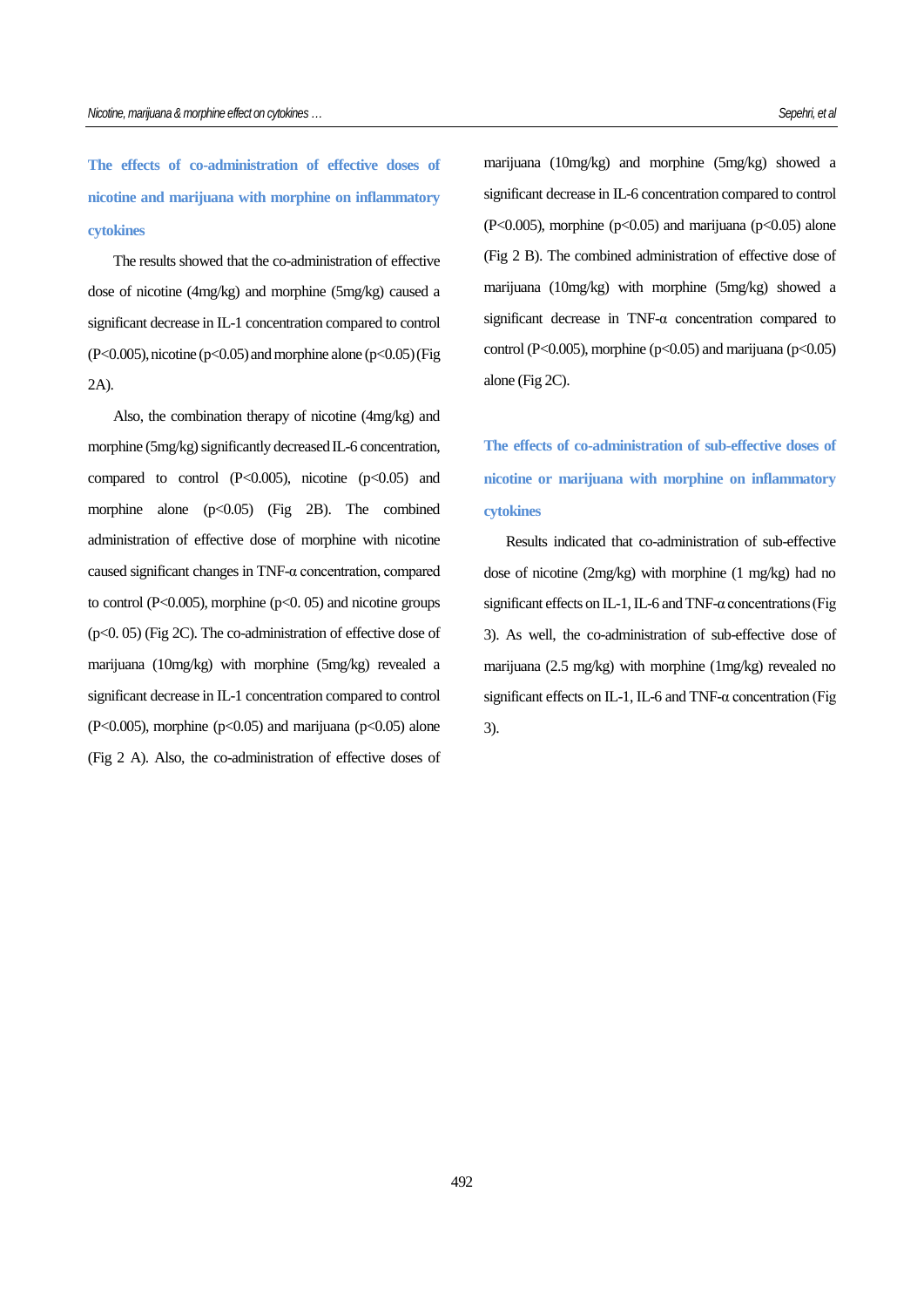

**Figure 2**. The effects of co-administration of effective doses of nicotine Nic (4mg/kg, i.p.) or marijuana Mari(10 mg/kg, i.p.) with morphine Mor (5mg/kg, i.p.) on (A): IL-1, (B): IL-6 and (C): TNF-α concentration of rats. Data represent means ± SEM of 7 rats.

\* p<0.05 compared to control, \*\* p<0.005 compared to control, ^ p<0.05 compared to morphine alone, #p<0.05 compared to nicotine alone, \$ p<0.05 compared to marijuana alone, Mor: morphine, Nic: nicotine, Mari: marijuana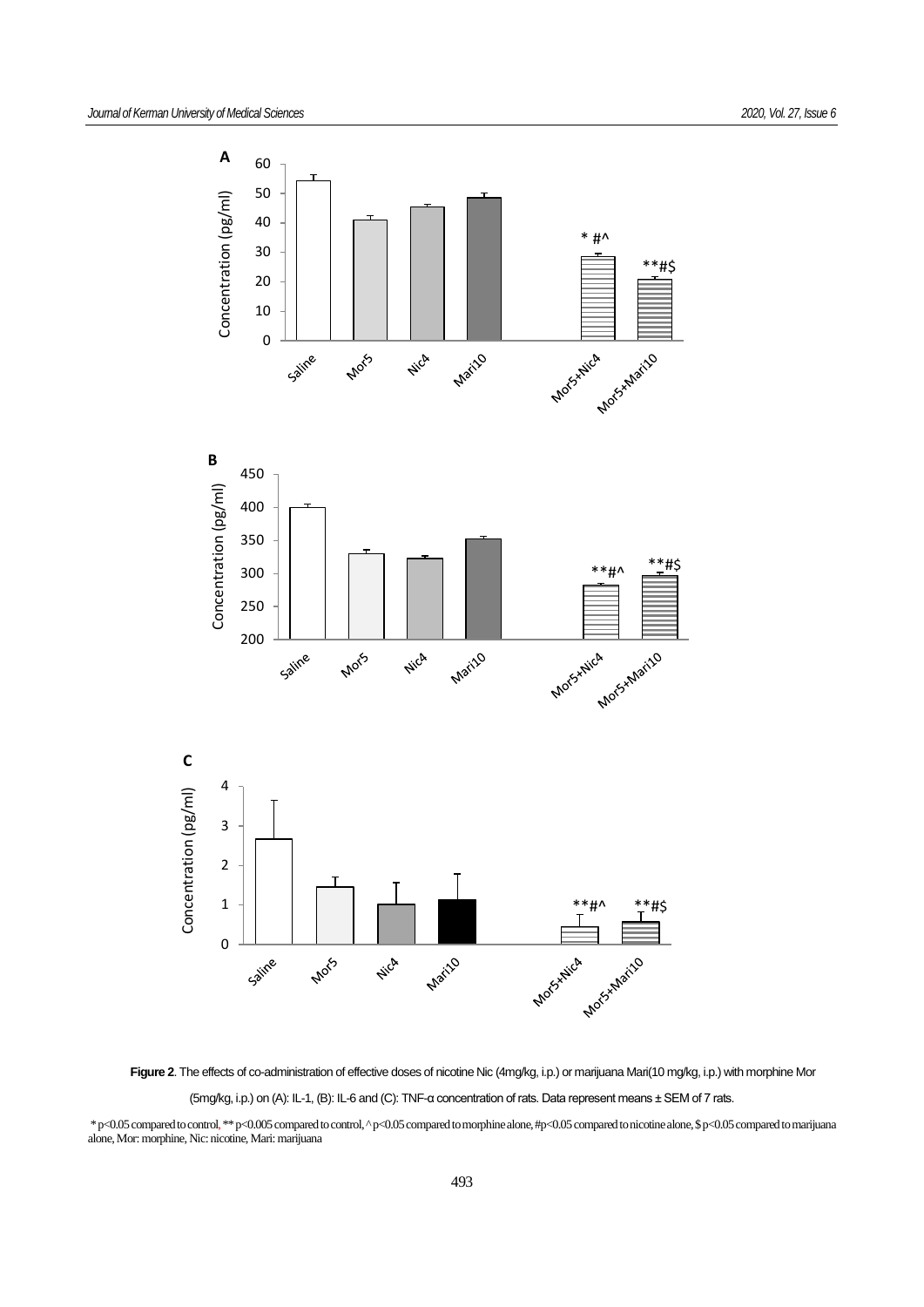

Figure 3. The effects of co-administration of ineffective doses of nicotine Nic (2mg/kg, i.p.) and morphine (1mg/kg, i.p.) and marijuana (2.5 mg/kg, i.p.) on (A): IL-1, (B): IL-6 and (C): TNF-α concentration of rats. Data represent means ± SEM of 7 rats.

Mor: morphine, Nic: nicotine, Mari: marijuana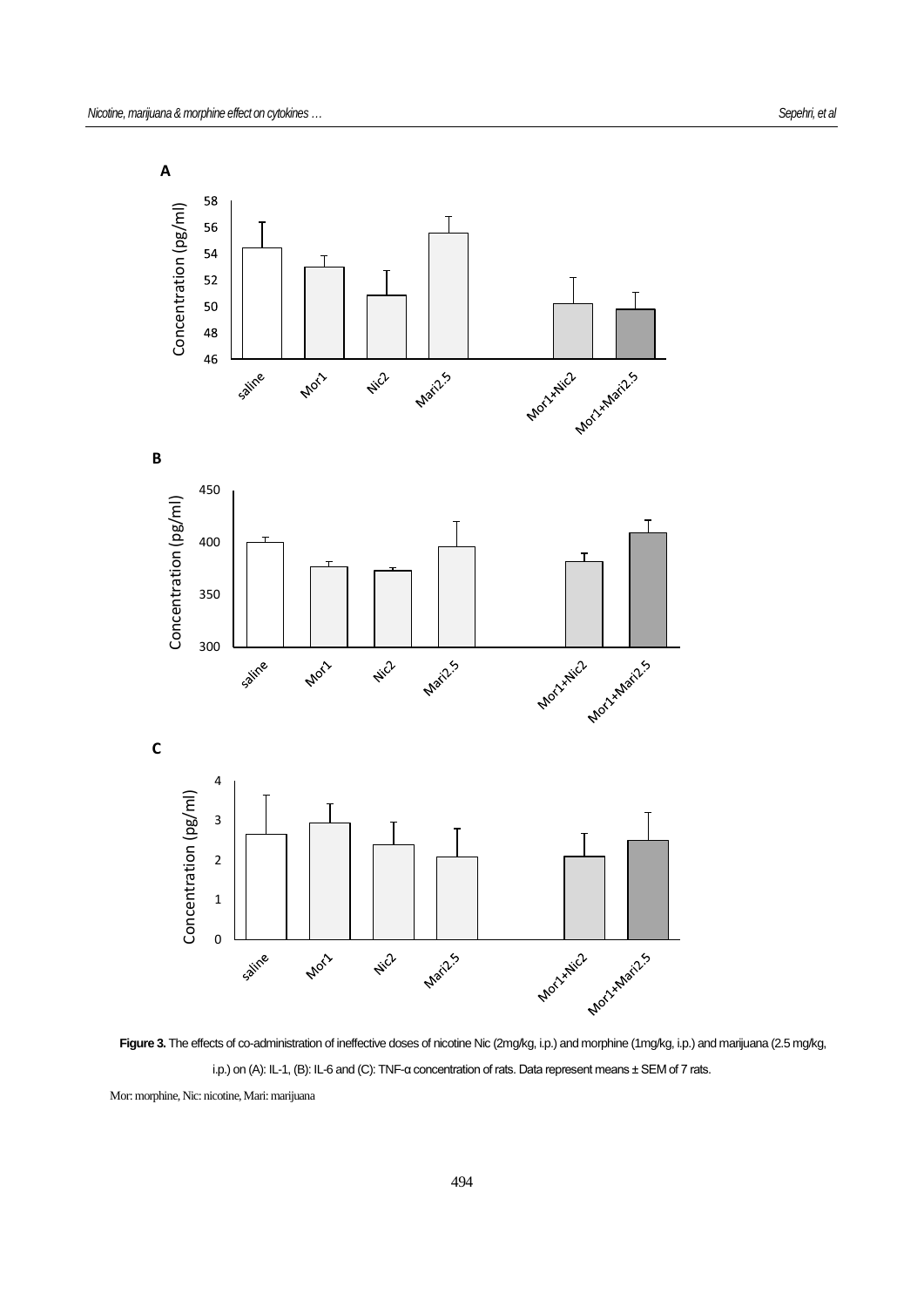#### **Discussion**

This study examined the effects of nicotine/ marijuana with morphine on some cytokines in rats**.** In agreement with previous studies, present findings demonstrated that nicotine, marijuana and morphine can reduce the cytokines IL-1, IL-6, and TNF- $\alpha$  (7, 25, 29). In general, cytokines can be divided into those with predominantly pro-inflammatory actions TNF-α, interleukin IL-1, IL-6, and IL-8 and those with antiinflammatory actions IL-1 receptor antagonist, IL-10, IL-13 [\(30,](#page-12-11) [31\)](#page-13-0). According to the results, marijuana administration was associated with a reduction in cytokines IL-1, IL-6, and TNF- $\alpha$ in a dose dependent manner which is comparable to some previous reports [\(19\)](#page-12-2).

Marijuana and its main components (mainly THC & CBD) possess anti-inflammatory properties [\(32\)](#page-13-1); however, THC demonstrated both pro-inflammatory and anti-inflammatory effects [\(18\)](#page-12-1).Previous studies indicated that THC administration has been associated with significant reduction in cytokines (IL- $1α$ , IL-1β, IL-6 and TNF- $α$ ) in lipopolysaccharide (LPS)stimulated cultured microglia cells of rat [\(18\)](#page-12-1).

Izzo&Camilleri (2009) reported that cannabinoids exert beneficial effects in intestinal inflammation and cancer via direct or indirect activation of CB1 and/or CB2 receptors [\(16\)](#page-12-12).

The beneficial anti-inflammatory effects of cannabinoids are mediated via both central and peripheral CB receptors [\(33,](#page-13-2)  [34\)](#page-13-3). Ribeiro (2012) reported that cannabidiol (CBD), a nonpsychotropic component of marijuana (Cannabis sativa), has potent immunosuppressive and anti-inflammatory properties through significant reduction of pro-inflammatory cytokines (TNF-α and IL-6) in a murine model of LPS-induced acute lung injury [\(35\)](#page-13-4). Cooper *et al*., reported that co-consumption of smoked cannabis with oxycodone enhanced anti-nociceptive

effects of the sub-effective dose (sub-threshold) of oxycodone, indicating a synergistic effect [\(29\)](#page-12-13).

In agreement with previous reports indicating nicotine antiinflammatory activities, Yoshikawa *et al.* (2006) showed that pretreatment with low-dose nicotine caused inhibition of proinflammatory mediators (TNF-α) and PGE2 [\(5\)](#page-11-10). De Simone *et al.* showed that nicotine reduced the LPS-induced release of TNF-α from the rat microglia cells in a dose dependent manner [\(36\)](#page-13-5). In another study, sub-chronic injections of nicotine reversed the morphine induced amnesia in mice [\(37\)](#page-13-6).

In relation to the morphine anti-inflammatory properties, Philippe *et al.* (2003) showed that mu opioid receptor is involved in control of gut inflammation via the reduction of cytokine production (TNF-α, IL-4) and T cell proliferation in an experimental model of colitis in mice [\(38\)](#page-13-7). Stein and Küchler reported that peripherally active opioids are useful for the treatment of inflammatory pain in arthritis and promote wound healing in burns, skin grafts, and chronic wounds [\(39\)](#page-13-8). Spinal pro-inflammatory cytokines could act as a powerful pain-enhancing signal which causes a significant reduction of opioid analgesia in both acute and chronic inflammatory pain [\(40\)](#page-13-9). Finley *et al.* reported that opioids can modulate inflammation and immune system via the regulation of cytokine, chemokine, and cytokine receptor expression [\(41\)](#page-13-10). Contrary to our results, other investigators reported a significant increase in cytokines after chronic morphine treatment in rats [\(42\)](#page-13-11). Several other studies have reported that morphine exacerbate pain by its pro-inflammatory and pro-nociceptive effects. The precise underlying mechanism(s) is not known yet, but it is proposed that morphine potentiate the injury-induced inflammatory signaling in the central nervous system [\(43,](#page-13-12) [44\)](#page-13-13).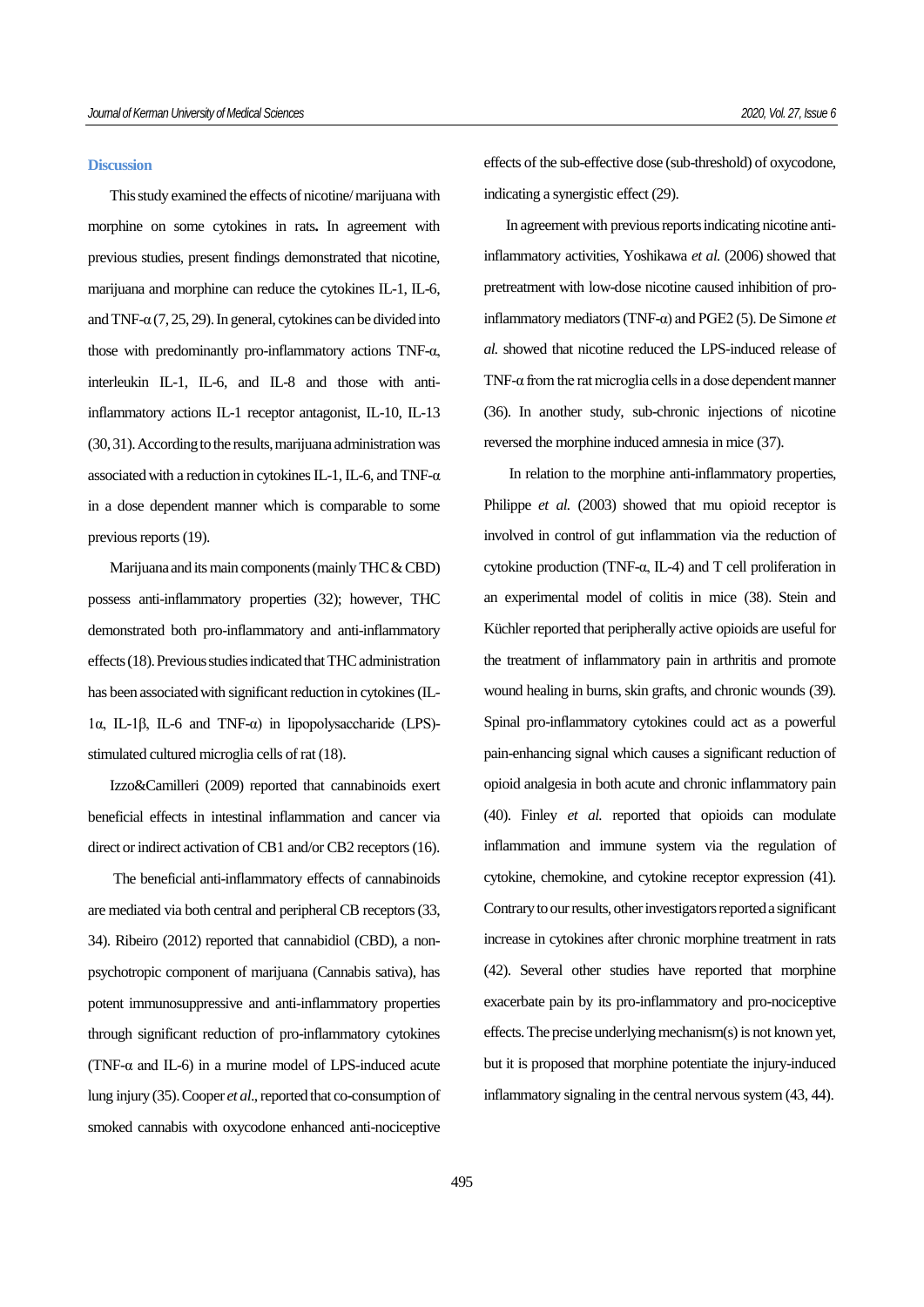Our results showed that the co-administration of effective doses of nicotine and marijuana with morphine significantly decreased cytokines IL-1, IL-6 and TNF-α concentrations, compared to nicotine, marijuana and morphine alone, which could be the novel finding of this study and whether this interaction indicates an additive or synergistic effect was not determined. Although nicotine, marijuana and morphine possess anti-inflammatory properties, to our knowledge, there is no documented data on the effects of combined use of nicotine or marijuana with morphine on inflammatory responses and most of the previous studies have focused on the analgesic effects of combined use of these compounds. In consistency with our results, previous studies have confirmed the synergistic interactions between cannabinoid and opioid induced analgesia [\(45,](#page-13-14) [46](#page-14-0)). In Nielsen *et al.* (2017) study, coadministration of cannabinoids with opioids was associated with a significant reduction for opioid requirements in the treatment of acute pain, and the interaction was a synergistic effect (<sup>2</sup>). Boehnke *et al.* (2016) reported that medical use of cannabis was associated with a significant reduction of opioid use in patients with chronic pain  $(4^{\circ})$ . In another study, inhaled vaporized cannabis in patients with chronic pain was associated with augmentation of the analgesic effects of opioids indicated a synergistic analgesic effects without any significant change in plasma opioid levels [\(47\)](#page-14-1). In this study, nicotine administration was associated with a dose dependent reduction in inflammatory cytokines which is comparable to previous reports  $(2)$ . However, recent researches have showed that nicotine accelerates the inflammatory responses in idiopathic pulmonary fibrosis  $(9)$ .

Also, previous studies have indicated that nicotine potentiates the analgesic effects of opioids via the nicotinic acetylcholine receptor (nAChR) -induced release of endogenous opioids  $(3,4^{\lambda}, \xi^{\eta})$  $(3,4^{\lambda}, \xi^{\eta})$ . The results of another study indicated that tobacco smoking during pregnancy in opioiddependent pregnant women was associated with a greater risk for additional adverse events in newborn, indicating the additive or synergistic effects of the combined use of tobacco and opioids  $(5)$ . In a previous study, prolonged coconsumption of morphine and nicotine decreased Plasma rennin activity (PRA) and blood pressure and increased the serum concentration of nitric oxide (NO) in hypertensive rats [\(51\)](#page-14-5). Abreu-Villaca *et al*. (2013) reported that combined exposure to nicotine and ethanol was associated with lower anxiety levels in elevated plus maze in female Swiss mice  $(5^{\circ})$ .

In summary, in the present study, nicotine, marijuana and morphine decreased inflammatory cytokines IL-1, IL-6 and TNF- $\alpha$  concentration. Also, the combined use of either nicotine or marijuana with morphine was associated with a significant decrease in cytokines concentration, indicating either additive or synergistic effects. These findings may have important clinical implications in the treatment of patients suffering from inflammatory conditions. Further research is needed to clarify the efficacy, safety, tolerability and mechanism of active principles of the combined medications using marijuana or nicotine with opioids in inflammatory process.

# **Limitations**

Cytokines can exert both pro-inflammatory and antiinflammatory actions. This study evaluated the effects of nicotine, marijuana and their co-administration with morphine on pro-inflammatory cytokines, however, their effects on antiinflammatory cytokines was not determined. Also, this study showed the effects of acute administration of nicotine,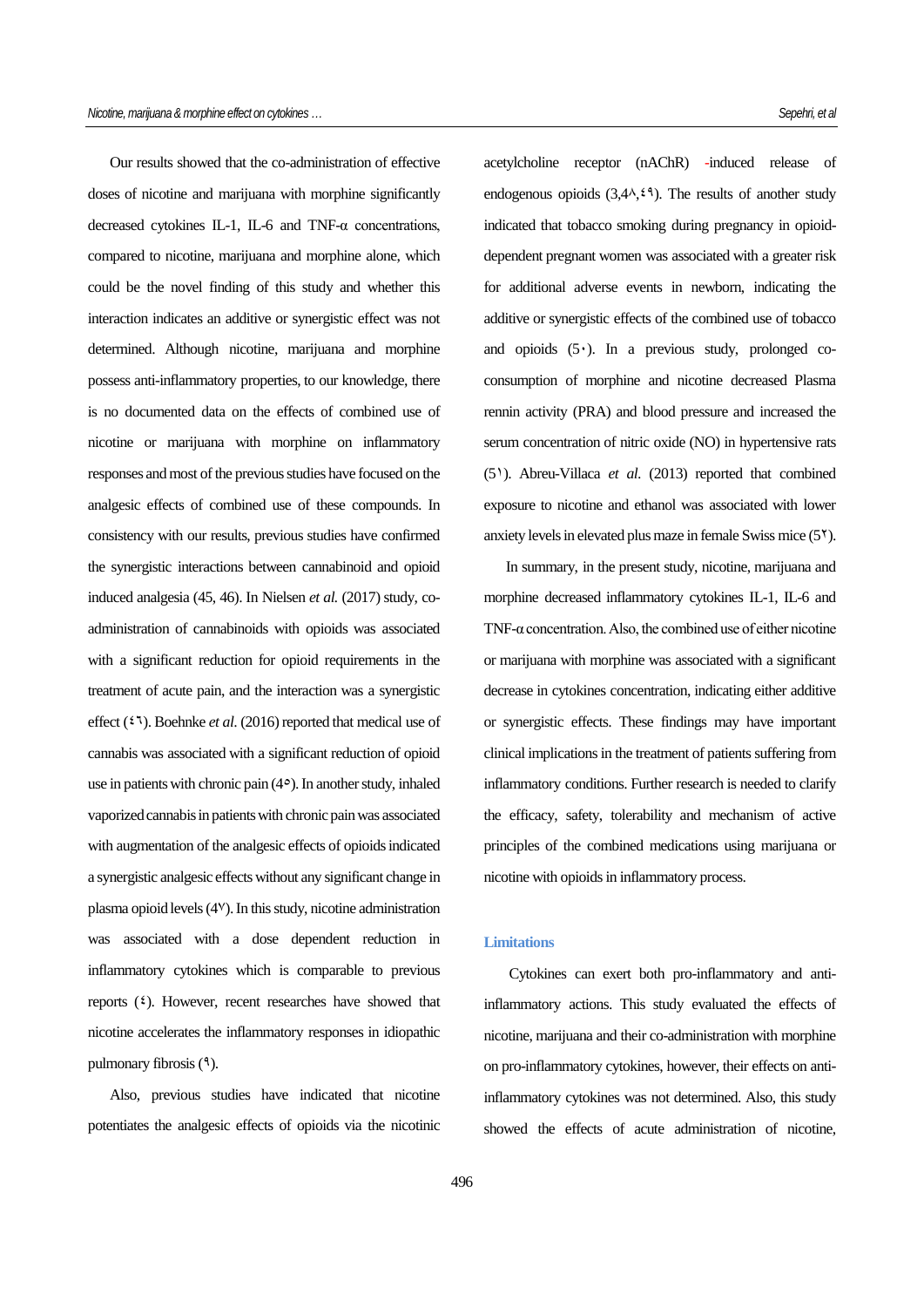marijuana alone and their combination with morphine on some pro-inflammatory cytokines. Since these substances are used for chronic periods by substance abusers, it is of a great importance to evaluate the effects of chronic administration of nicotine marijuana, morphine and their co-administration on both pro-inflammatory and anti-inflammatory cytokines in both animals and substance abusers.

# **References**

- <span id="page-11-0"></span>1. Merikangas KR, McClair VL. Epidemiology of substance use disorders. Hum Genet 2012; 131(6):779-89.
- <span id="page-11-1"></span>2. Kohut SJ. Interactions between nicotine and drugs of abuse: a review of preclinical findings. Am J Drug Alcohol Abuse 2017; 43(2):155-70.
- <span id="page-11-2"></span>3. Drews E, Zimmer A. Modulation of alcohol and nicotine responses through the endogenous opioid system. Prog Neurobiol 2010; 90(1):1-15.
- <span id="page-11-3"></span>4. Lakhan SE, Kirchgessner A. Anti-inflammatory effects of nicotine in obesity and ulcerative colitis. J Transl Med 2011; 9:129.
- <span id="page-11-10"></span>5. Yoshikawa H, Kurokawa M, Ozaki N, Nara K, Atou K, Takada E, et al. Nicotine inhibits the production of proinflammatory mediators in human monocytes by suppression of I‐κB phosphorylation and nuclear factor‐κB transcriptional activity through nicotinic acetylcholine receptor  $\alpha$ 7. Clin Exp Immunol 2006; 146(1):116-23.
- 6. Mabley J, Gordon S, Pacher P. Nicotine exerts an anti-inflammatory effect in a murine model of acute lung injury. Inflammation 2011; 34(4):231-7.
- <span id="page-11-4"></span>7. Kalayciyan A, Orawa H, Fimmel S, Perschel FH, González JB, Fitzner RG, et al. Nicotine and biochanin A, but not cigarette smoke, induce anti-

#### **Acknowledgment**

The funding of this study was provided by the Neuroscience Research Center of Kerman University of Medical Sciences, Kerman, Iran (Grant No: 97000212). The authors thank Mahnaz Mohammadizadeh for technical assistance and Nima Heravi for language help and writing assistance.

inflammatory effects on keratinocytes and endothelial cells in patients with Behcet's disease. Journal of Investigative Dermatology 2007; 127(1):81-9.

- <span id="page-11-5"></span>8. Nizri E, Irony-Tur-Sinai M, Lory O, Orr-Urtreger A, Lavi E, Brenner T. Activation of the cholinergic anti-inflammatory system by nicotine attenuates neuroinflammation via suppression of Th1 and Th17 responses. J Immunol 2009; 183(10):6681-8.
- <span id="page-11-6"></span>9. Ebrahimpour A, Shrestha S, Bonnen MD, Eissa NT, Raghu G, Ghebre YT. Nicotine modulates growth factors and microRNA to promote inflammatory and fibrotic processes. J Pharmacol Exp Ther 2019; 368(2):169-78.
- <span id="page-11-7"></span>10. Meimandi MS, Nakhaee N, Divsalar K, Dabiri S. Estimating the prevalence of cannabinoid use urine testing: a preliminary study in Kerman, Iran. Addict Behav 2005; 30(7):1464-7.
- <span id="page-11-8"></span>11. Hasin DS, Saha TD, Kerridge BT, Goldstein RB, Chou SP, Zhang H, et al. Prevalence of marijuana use disorders in the United States between 2001- 2002 and 2012-2013. JAMA Psychiatry 2015; 72(12):1235-42.
- <span id="page-11-9"></span>12. Bahramnejad A, Iranpour A, Nakhaee N. Genderbased differences in risk-taking behaviors among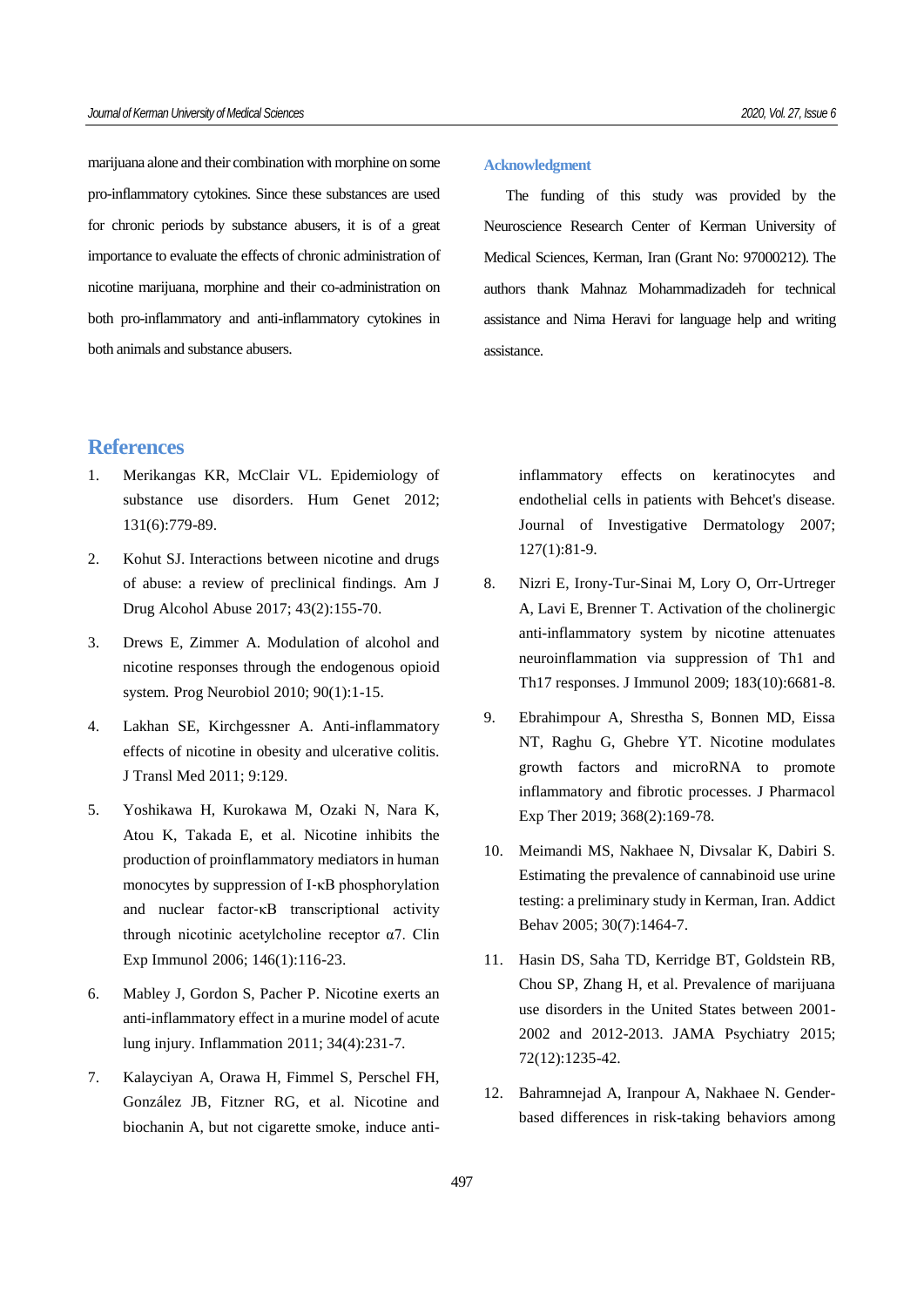high school students in Southeast Iran. Int J Adolesc Med Health 2020.

- 13. Gurney SM, Scott K, Kacinko S, Presley B, Logan B. Pharmacology, toxicology, and adverse effects of synthetic cannabinoid drugs. Forensic Sci Rev 2014; 26(1):53-78.
- 14. Neavyn MJ, Blohm E, Babu KM, Bird SB. Medical marijuana and driving: a review. J Med Toxicol 2014; 10(3):269-79.
- 15. Borrelli F, Fasolino I, Romano B, Capasso R, Maiello F, Coppola D, et al. Beneficial effect of the non-psychotropic plant cannabinoid cannabigerol on experimental inflammatory bowel disease. Biochem Pharmacol 2013; 85(9):1306-16.
- <span id="page-12-12"></span>16. Izzo AA, Camilleri M. Cannabinoids in intestinal inflammation and cancer. Pharmacol Res 2009; 60(2):117-25.
- <span id="page-12-0"></span>17. Su TF, Zhao YQ, Zhang LH, Peng M, Wu CH, Pei L, et al. Electroacupuncture reduces the expression of proinflammatory cytokines in inflamed skin tissues through activation of cannabinoid CB 2 receptors. Eur J Pain 2012; 16(5):624-35.
- <span id="page-12-1"></span>18. Nagarkatti P, Pandey R, Rieder SA, Hegde VL, Nagarkatti M. Cannabinoids as novel antiinflammatory drugs. Future Med Chem 2009; 1(7):1333-49.
- <span id="page-12-2"></span>19. Atalay S, Jarocka-Karpowicz I, Skrzydlewska E. Antioxidative and anti-inflammatory properties of cannabidiol. Antioxidants (Basel) 2019; 9(1):21.
- <span id="page-12-3"></span>20. Bidlack JM. Detection and function of opioid receptors on cells from the immune system. Clinical and diagnostic laboratory immunology 2000; 7(5):719-23.
- <span id="page-12-4"></span>21. Waldhoer M, Bartlett SE, Whistler JL. Opioid receptors. Annu Rev Biochem 2004; 73:953-90.
- <span id="page-12-5"></span>22. Wilson AR, Maher L, Morgan MM. Repeated cannabinoid injections into the rat periaqueductal

gray enhance subsequent morphine antinociception. Neuropharmacology 2008; 55(7):1219-25.

- <span id="page-12-6"></span>23. Sacerdote P. Opioids and the immune system. Palliative medicine 2006; 20(Suppl):9-15.
- <span id="page-12-7"></span>24. Vallejo R, de Leon-Casasola O, Benyamin R. Opioid therapy and immunosuppression: a review. Am J Ther 2004; 11(5):354-65.
- <span id="page-12-8"></span>25. Klein TW, Newton CA, Nakachi N, Friedman H. Delta 9-tetrahydrocannabinol treatment suppresses immunity and early IFN-gamma, IL-12, and IL-12 receptor beta 2 responses to Legionella pneumophila infection. J Immunol 2000; 164(12):6461-6.
- <span id="page-12-9"></span>26. Lapierre J, Rodriguez M, Ojha CR, El-Hage N. Critical role of beclin1 in hiv tat and morphineinduced inflammation and calcium release in glial cells from autophagy deficient mouse. J Neuroimmune Pharmacol 2018; 13(3):355-70.
- <span id="page-12-10"></span>27. Dubuisson D, Dennis SG. The formalin test: a quantitative study of the analgesic effects of morphine, meperidine, and brain stem stimulation in rats and cats. Pain 1977; 4:161-74.
- 28. Pourpak Z, Ahmadiani A, Alebouyeh M. Involvement of interleukin‐1β in systemic morphine effects on paw oedema in a mouse model of acute inflammation. Immunology 2004; 59(3):273-7.
- <span id="page-12-13"></span>29. Cooper ZD, Bedi G, Ramesh D, Balter R, Comer SD, Haney M. Impact of co-administration of oxycodone and smoked cannabis on analgesia and abuse liability. Neuropsychopharmacology 2018; 43(10):2046-55.
- <span id="page-12-11"></span>30. Na KS, Jung HY, Kim YK. The role of proinflammatory cytokines in the neuroinflammation and neurogenesis of schizophrenia. Prog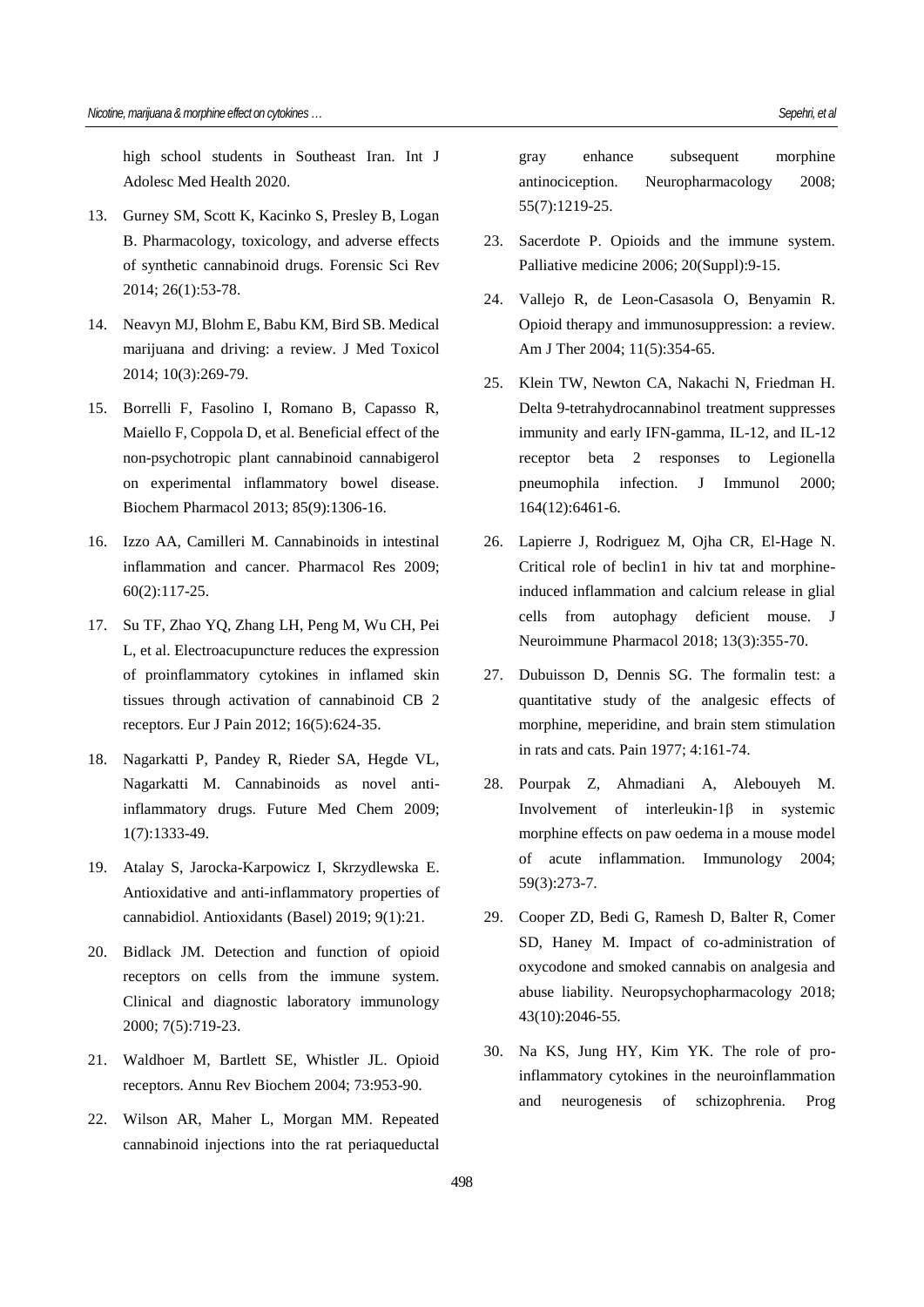Neuropsychopharmacol Biol Psychiatry 2014; 48:277-86.

- <span id="page-13-0"></span>31. Ziebell JM, Morganti-Kossmann MC. Involvement of pro-and anti-inflammatory cytokines and chemokines in the pathophysiology of traumatic brain injury. Neurotherapeutics 2010; 7(1):22-30.
- <span id="page-13-1"></span>32. Puffenbarger RA, Boothe AC, Cabral GA. Cannabinoids inhibit LPS‐inducible cytokine mRNA expression in rat microglial cells. Glia 2000; 29(1):58-69.
- <span id="page-13-2"></span>33. Fichna J, Bawa M, Thakur GA, Tichkule R, Makriyannis A, McCafferty D-M, et al. Cannabinoids alleviate experimentally induced intestinal inflammation by acting at central and peripheral receptors. PLoS One 2014; 9(10):e109115.
- <span id="page-13-3"></span>34. Quartilho A, Mata HP, Ibrahim MM, Vanderah TW, Porreca F, Makriyannis A, et al. Inhibition of inflammatory hyperalgesia by activation of peripheral CB2cannabinoid receptors. Anesthesiology 2003; 99(4):955-60.
- <span id="page-13-4"></span>35. Ribeiro A, Ferraz-de-Paula V, Pinheiro ML, Vitoretti LB, Mariano-Souza DP, Quinteiro-Filho WM, et al. Cannabidiol, a non-psychotropic plantderived cannabinoid, decreases inflammation in a murine model of acute lung injury: Role for the adenosine A2A receptor. Eur J Pharmacol 2012; 678(1-3):78-85.
- <span id="page-13-5"></span>36. De Simone R, Ajmone-Cat MA, Carnevale D, Minghetti L. Activation of α7 nicotinic acetylcholine receptor by nicotine selectively upregulates cyclooxygenase-2 and prostaglandin E 2 in rat microglial cultures. J Neuroinflammation 2005; 2(1):4-14.
- <span id="page-13-6"></span>37. Zarrindast MR, Nouraei N, Khallilzadeh A, Askari E. Influence of acute and sub-chronic nicotine pretreatment on morphine state-dependent learning. Behav Brain Res 2006; 173(2):268-73.
- <span id="page-13-7"></span>38. Philippe D, Dubuquoy L, Groux H, Brun V, Van Chuoï-Mariot MT, Gaveriaux-Ruff C, et al. Antiinflammatory properties of the μ opioid receptor support its use in the treatment of colon inflammation. J Clin Invest 2003; 111(9):1329-38.
- <span id="page-13-8"></span>39. Stein C, Küchler S. Targeting inflammation and wound healing by opioids. Trends Pharmacol Sci 2013; 34(6):303-12.
- <span id="page-13-9"></span>40. Hutchinson MR, Coats BD, Lewis SS, Zhang Y, Sprunger DB, Rezvani N, et al. Proinflammatory cytokines oppose opioid-induced acute and chronic analgesia. Brain Behav Immun 2008; 22(8):1178- 89.
- <span id="page-13-10"></span>41. Finley MJ, Happel CM, Kaminsky DE, Rogers TJ. Opioid and nociceptin receptors regulate cytokine and cytokine receptor expression. Cell Immunol 2008; 252(1-2):146-54.
- <span id="page-13-11"></span>42. Rafati A, Taj SH, Azarpira N, Zarifkar A, Noorafshan A, Najafizadeh P. Chronic morphine consumption increase allograft rejection rate in rat through inflammatory reactions. Iran Biomed J 2011; 15(3):85-91.
- <span id="page-13-12"></span>43. Feehan AK, Zadina JE. Morphine immunomodulation prolongs inflammatory and postoperative pain while the novel analgesic ZH853 accelerates recovery and protects against latent sensitization. J Neuroinflammation 2019; 16(1):100.
- <span id="page-13-13"></span>44. Grace PM, Strand KA, Galer EL, Urban DJ, Wang X, Baratta MV, et al. Morphine paradoxically prolongs neuropathic pain in rats by amplifying spinal NLRP3 inflammasome activation. Proc Natl Acad Sci U S A 2016; 113(24):E3441-50.
- <span id="page-13-14"></span>45. Boehnke KF, Litinas E, Clauw DJ. Medical cannabis use is associated with decreased opiate medication use in a retrospective cross-sectional survey of patients with chronic pain. J Pain 2016; 17(6):739-44.